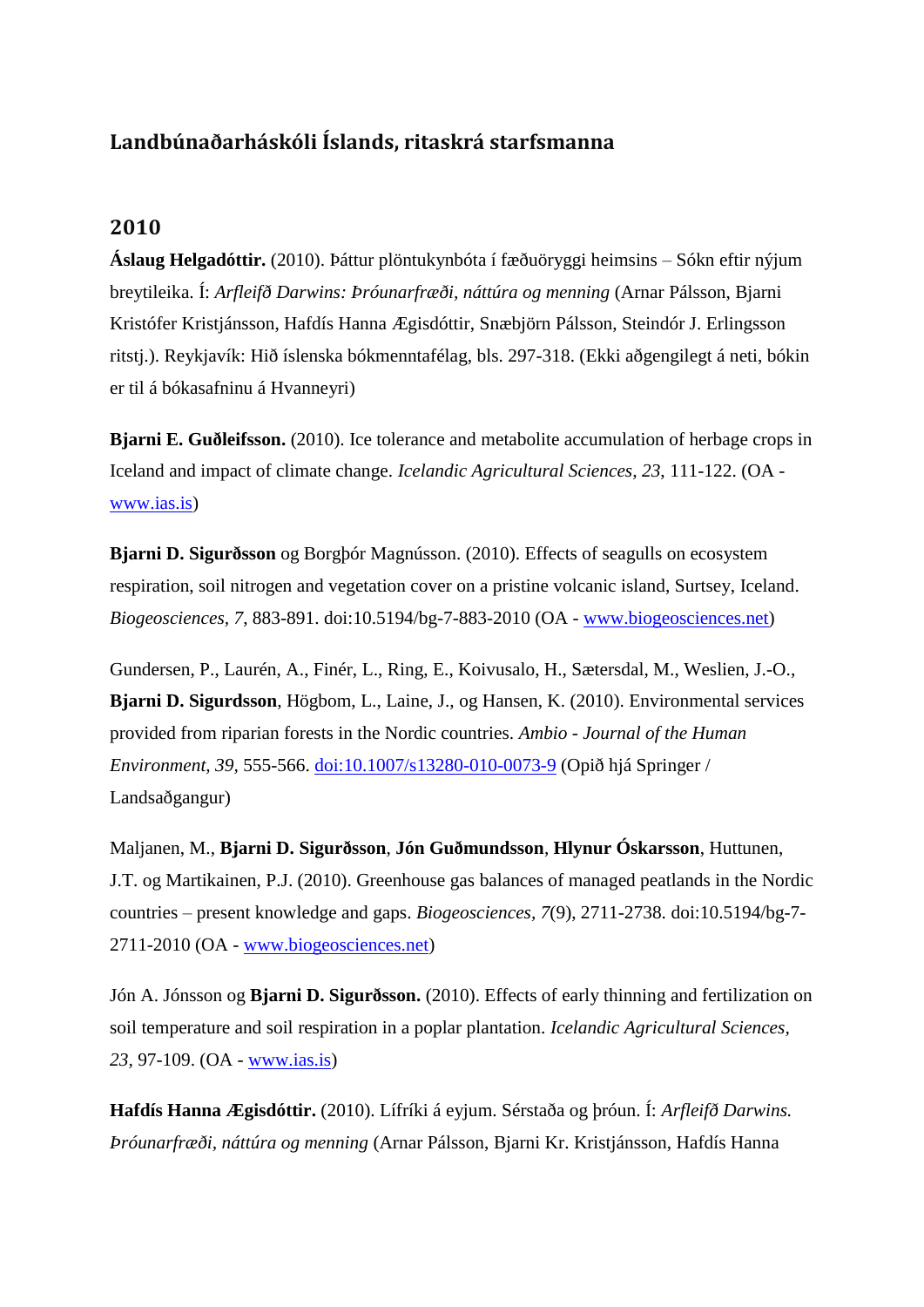Ægisdóttir, Snæbjörn Pálsson og Steindór J. Erlingsson, ritsj.). Reykjavík: Hið íslenska bókmenntafélag, bls. 97-114. (Ekki aðgengilegt á neti, bókin er til á bókasafninu á Hvanneyri)

**Jónatan Hermannsson**, **Þórdís A.Kristjánsdóttir**, T.S. Stefánsson, og **Jón H. Hallsson.** (2010). Measuring gene-flow in barley fields under Icelandic sub-arctic conditions using closed-flowering varieties. *Icelandic Agricultural Sciences, 23*, 51-59. (OA - [www.ias.is\)](http://www.ias.is/landbunadur/wgsamvef.nsf/Attachment/IAS10_JonatanHermannssonetal/$file/IAS10_JonatanHermannssonetal.pdf)

**Göransson, M. og Áslaug Helgadóttir.** (2010). Genetisk differentiering i vitklöver (*Trifolium repens* L.) efter naturligt urval i ett randområde. *Sveriges Utsädesförenings tidskrift, 117,* 78-80. (Ekki aðgengilegt á neti, tímaritið er ekki til á LbhÍ)

**Margrét G. Ásbjarnardóttir**, **Þorvaldur Kristjánsson**, **Magnús B. Jónsson** og **Jón H. Hallsson.** (2010). Analysis of genetic diversity and population structure within the Icelandic cattle breed using molecular markers. *Acta Agriculturae Scandinavica A, 60*(4), 203-210. [doi:10.1080/09064702.2010.538714](http://ehis.ebscohost.com/eds/detail?sid=6ea4d487-9e60-446e-93e4-379dba021c69%40sessionmgr4&vid=1&hid=6&bdata=JnNpdGU9ZWRzLWxpdmU%3d#db=aph&AN=55725904) (Opið hjá EbscoHost / Landsaðgangur)

Gunnarsdóttir, I., Gunnarsdóttir, B.E., Laufey Steingrímsdóttir, Maage, A., Johannesson, A.J. og Thorsdottir, I. (2010). Iodine status of adolescent girls in a population changing from high to lower fish consumption. *European Journal of Clinical Nutrition, 64*, 958-964. doi:10.1038/ejcn.2010.100 (OA - [www.iccidd.org\)](http://www.iccidd.org/cm_data/2010_Gunnarsdottir_Iodine_status_of_adolescent_girls_in_a_population_changing_from_high_to_lower_fish_consumption_EJCN.pdf)

**Ólafur Arnalds.** (2010). Dust sources and deposition of aeolian materials in Iceland. *Icelandic Agricultural Sciences, 23*, 3-21. (OA - [www.ias.is\)](http://www.ias.is/landbunadur/wgsamvef.nsf/Attachment/IAS10_OlafurArnalds/$file/IAS10_OlafurArnalds.pdf)

**Rannveig Guicharnaud**, **Ólafur Arnalds** og Paton, G.I. (2010a). Short term changes of microbial processes in Icelandic soils to increasing temperatures. *Biogeosciences, 7*(2), 671- 682. (OA - [www.biogeosciences.net\)](http://www.biogeosciences.net/7/671/2010/bg-7-671-2010.pdf)

**Rannveig Guicharnaud**, **Ólafur Arnalds** og Paton, G. (2010b). The effect of season and management practices on soil microbiological activities undergoing nitrogen treatments – interpretation from microcosm to field scale. *Icelandic Agricultural Sciences, 23*, 123-134. (OA - [www.ias.is\)](http://www.ias.is/landbunadur/wgsamvef.nsf/Attachment/IAS10_RannveigGuicharnaudetal/$file/IAS10_RannveigGuicharnaudetal.pdf)

**Tryggvi Eiríksson**, Hólmgeir Björnsson, Kristín Björg Guðmundsdóttir, Jakob Kristinsson og Þorkell Jóhannesson. (2010). The distribution of four trace elements (Fe, Mn, Cu, Zn) in forages and the relation to scrapie in Iceland. *Acta Veterinaria Scandinavica, 52*(34). [doi:10.1186/1751-0147-52-34](http://link.springer.com/article/10.1186%2F1751-0147-52-34#page-1) (Opið hjá Springer / Landsaðgangur)